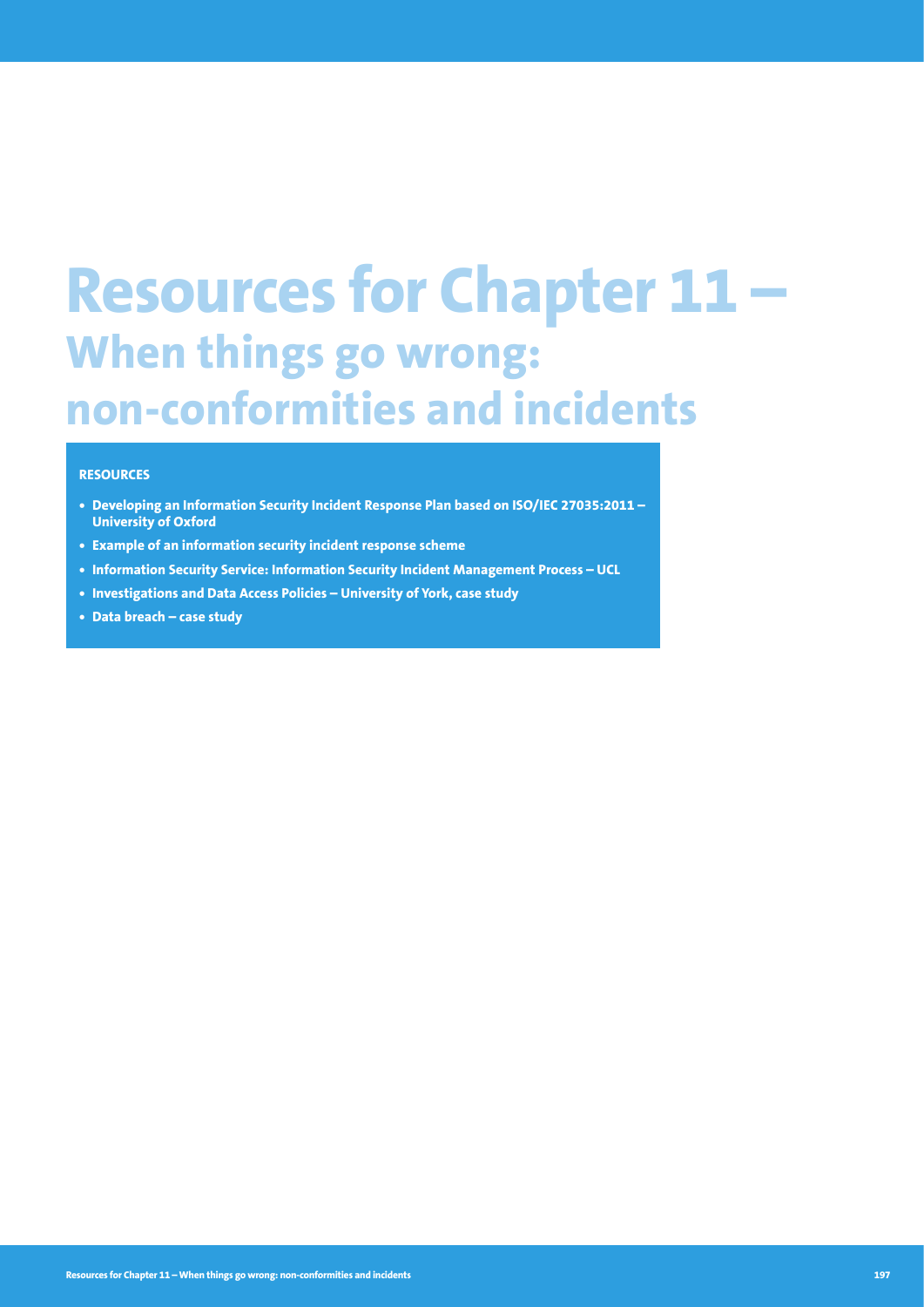# **Developing an Information Security Incident Response Plan based on ISO/IEC 27035:2011 – University of Oxford**

### **Introduction**

Information security incidents are, one way or another, inevitable but the response to an incident can still reduce the overall risk to an organisation by way of reducing the impact of any given incident. The key to good incident management is good communication and ensuring all stakeholders are aware of their roles and responsibilities. In order to achieve this, roles, responsibilities procedures and protocols need to be defined, agreed and tested. ISO/IEC 27035:2011 Information Technology – Security techniques – Information security incident management provides the outline of one method for implementing an incident response scheme and this study documents some of the applications and lessons learned from following such an approach in a University setting.

#### **Motivation for Developing an Incident Response Plan**

Having a formal incident response plan can help to ensure that an organisation is well informed of the current threat landscape and risks. This can be particularly important in devolved environments such as Universities where individual units may handle incident response well in isolation. Where there is no overall coordination, formal escalation or reporting of security incidents it is unlikely that lessons learned will be followed up and acted upon or shared with other relevant parts of the organisation. Similarly if incidents are escalated to senior members of an organisation it is important that those senior stakeholders understand the information they are being presented with, why they are being informed and what action they need to take. The goals of an incident response plan are therefore to ensure that:

- Incidents are detected and reported in a timely manner
- Incidents are properly investigated and handled efficiently and effectively
- The impact of incidents is minimized and action taken to prevent further damage
- Incidents are communicated appropriately and appropriate levels of University management are involved in the response
- External bodies or data subjects are informed as required
- Evidence is gathered, recorded and maintained appropriately
- Details of incidents are recorded and documented
- Incidents are reviewed and subsequent improvements made to policies and procedures

#### **Observations and lessons learned**

Policy and Governance It is critical to the success of an incident response plan to be ratified and signed off at a senior level within the organisation. Typically this will be a senior information security board or other senior committee that owns information security risk. An incident response policy should first be agreed so that it is clear what the intentions of the plan are and in order that progress (and problems) can be monitored and measured. Although the policy and plan will be owned by a senior board it should be made accessible and communicated to all departments within the organisation.

#### **Incident Detection/Reporting**

Clear guidance needs to be given on when to report incidents, what to report, how and to whom. Many incidents may not be reported centrally either because they are not recognised as security incidents or because policy and/or process for reporting has not been widely communicated and understood. As a result the number and type of incidents dealt with across an organisation will not tell the whole story, hampering informed decision making based on a true understanding of risk.

The definition of a security incident may need to be reviewed. Typically IT security related incidents have been dealt with in isolation but, with a general move towards greater focus and maturity in information security, it is now necessary to expand the definition of an incident to include breaches of information security regardless of the format. It is, however, important to clearly define when events become incidents and should be reported. To this end guidance should be produced for individual departments to understand clearly what types of incident need to be reported and how. For example ongoing incidents may need to be reported immediately as assistance or escalation is required (e.g. compromised server, stolen laptop with personal data). Other incidents might only be useful for statistical purposes and they can be reported periodically (e.g. number of malware infections dealt with by a department in the past month).

Whether an incident should be reported immediately will depend on the potential impact on the organisation as a whole. Therefore criteria should be agreed in advance with senior stakeholders and appropriate guidance should be provided to local departments. Incidents should be reported within departments or sections initially and the guidance should be used to make a decision as to whether to report centrally. A single point of contact should be provided for reporting centrally and, ideally, will be made use of by specific departmental liaisons. However it should be recognised that incidents will be reported to alternative contacts. It is therefore important to ensure that staff within departments (particularly those providing central services) are aware of where to forward incident reports.

## **Communication, Coordination and Escalation**

Incidents should be communicated and handled efficiently. This requires all stakeholders in incident response to be identified, informed in a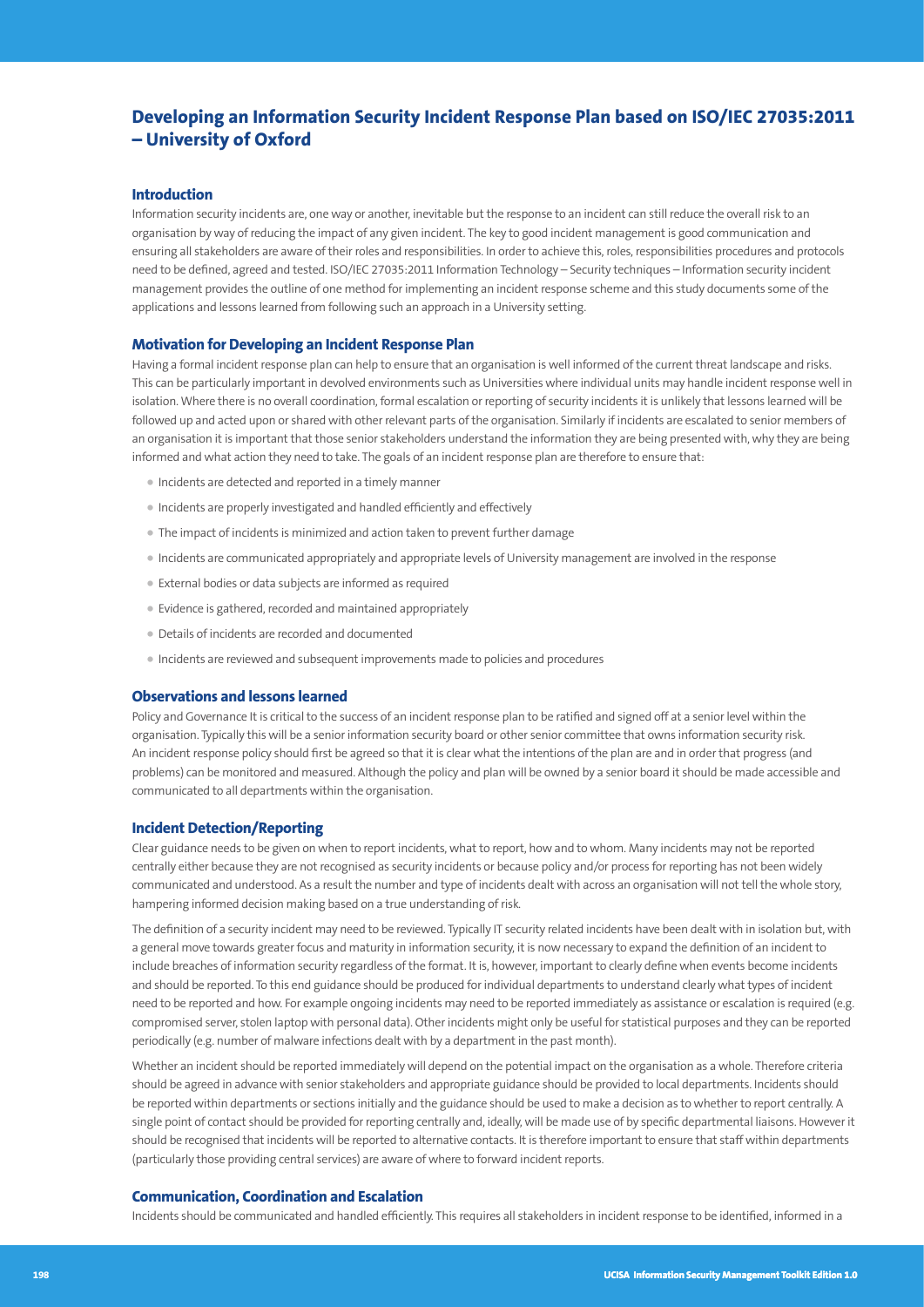timely manner and be aware of their responsibilities. Where an incident will (or may) have an adverse impact on an organisation's primary assets then senior members of the organisation should be made aware, as soon as is practicable, in such a way as to make it clear what the impact of an incident is (or might be) and what is required of them. This may be simply for information purposes (e.g. to warn of potential impact) or to require some intervention, backing or ruling on reactive measures. Particularly in a devolved environment, tensions often arise between incident handlers and service providers. The owner of a website used (for example) for receiving job applications will be particularly keen to get the site up and running again quickly, whilst the incident handler will not be happy to restore the site until the vulnerability has been identified and fixed. Where such tensions arise it is extremely useful to have the backing of senior stakeholders within the organisation and/or allow senior stakeholders to make informed decisions on corrective actions based on the risk vs. the impact to the business.

A clear and concise format for escalation reports should be agreed upon in advance. Escalation reports might (for example) include the current impact, potential impact and how likely that is, as well as any specific action required of anyone receiving the reports. This will lead to far fewer queries when escalating incidents thus considerably improve efficiency and speed of communication.

Responding to incidents often requires coordination amongst different business functions. Depending on the nature of the incident this could include physical security services, legal services, data protection offices, the press office etc. Having a small core of initial incident responders and senior stakeholders will mean that the right people are immediately informed of incidents and may bring other stakeholders in (such as legal services and the press office) as required. Ensuring the incident response and escalation team include senior stakeholders representative of the organisation will help to ensure that appropriate backing is received when dealing with incidents. To ensure that stakeholders are fully aware of mitigating actions that are taken regular updates (particularly changes in status) should therefore be communicated to the immediate response team.

#### **Classifying and Categorisation**

In order to ensure that senior stakeholders get the information they require and, are appropriately informed about incidents, it is important to ensure those stakeholders agree in advance the circumstances under which they should be informed. Generally this means categorising incidents in terms of their nature and impact and so impact criteria should be defined and agreed. So as not to create overly complex and new impact criteria it is useful to use existing criteria where possible – for example using criteria for risk assessment. The number of overall incident classifications (e.g. Major, Moderate, Minor) should also be kept to a minimum (similarly to information classification schemes).

It is also worth noting that the criteria used for escalation of incidents is primarily used as a tool by initial incident responders but is aimed at senior stakeholders. In other words incident responders tend to be experienced and know when something should be escalated. The impact criteria can therefore be seen as a means for initial incident responders to explain why an incident has been escalated. If the criteria are not useful for incident responders in this way they should be revised.

#### **Roles and responsibilities**

All members of the incident handling team should understand their roles and responsibilities, which should include providing appropriate support and leadership in dealing with incidents. Having these agreed in advance is, again, advantageous though specific roles and actions may need to be assigned throughout the incident lifecycle. For example, incidents should have a designated incident owner who is responsible for making executive decisions and providing senior support for a given incident. This person should be authorised and readily available throughout the duration of the incident so as to avoid unnecessary delays in resolving incidents.

It is particularly beneficial to understand and agree the responsibilities of initial incident handlers, particularly in terms of ascertaining the right level of information in order to make an informed decision as to the potential impact of an incident and maximise efficiency when incidents are escalated. For example, agreeing in advance with the data protection officer the questions that need to be asked in terms of the level of personal data involved in a breach means that the initial incident handler can complete the triage stage. This allows stakeholders, such as the data protection officer, to make quicker, informed decisions and reduces the amount of correspondence and communication channels required. Incidents involving personal data (or potentially involving personal data) are now dealt with much more efficiently.

#### **Summary of main lessons learned**

- Having an incident response plan improves the efficiency of handling major incidents and leads to a more coordinated, university-wide approach.
- Policies for incident response should be agreed in advance and signed off by senior management as should subsequent processes in the scheme
- The plan should be simple to follow.
- Criteria for escalation and reporting should be agreed with senior stakeholders in advance.
- Roles and responsibilities of stakeholders should be agreed in advance.
- Good communication of incidents means that senior stakeholders are informed quickly and understand the impact of security incidents
- Specific incident owners should be explicitly assigned for each incident
- An appropriate governance structure is required in order to present reports on incidents, findings, vulnerabilities and risks
- All university members should understand what they should report and how they should report it.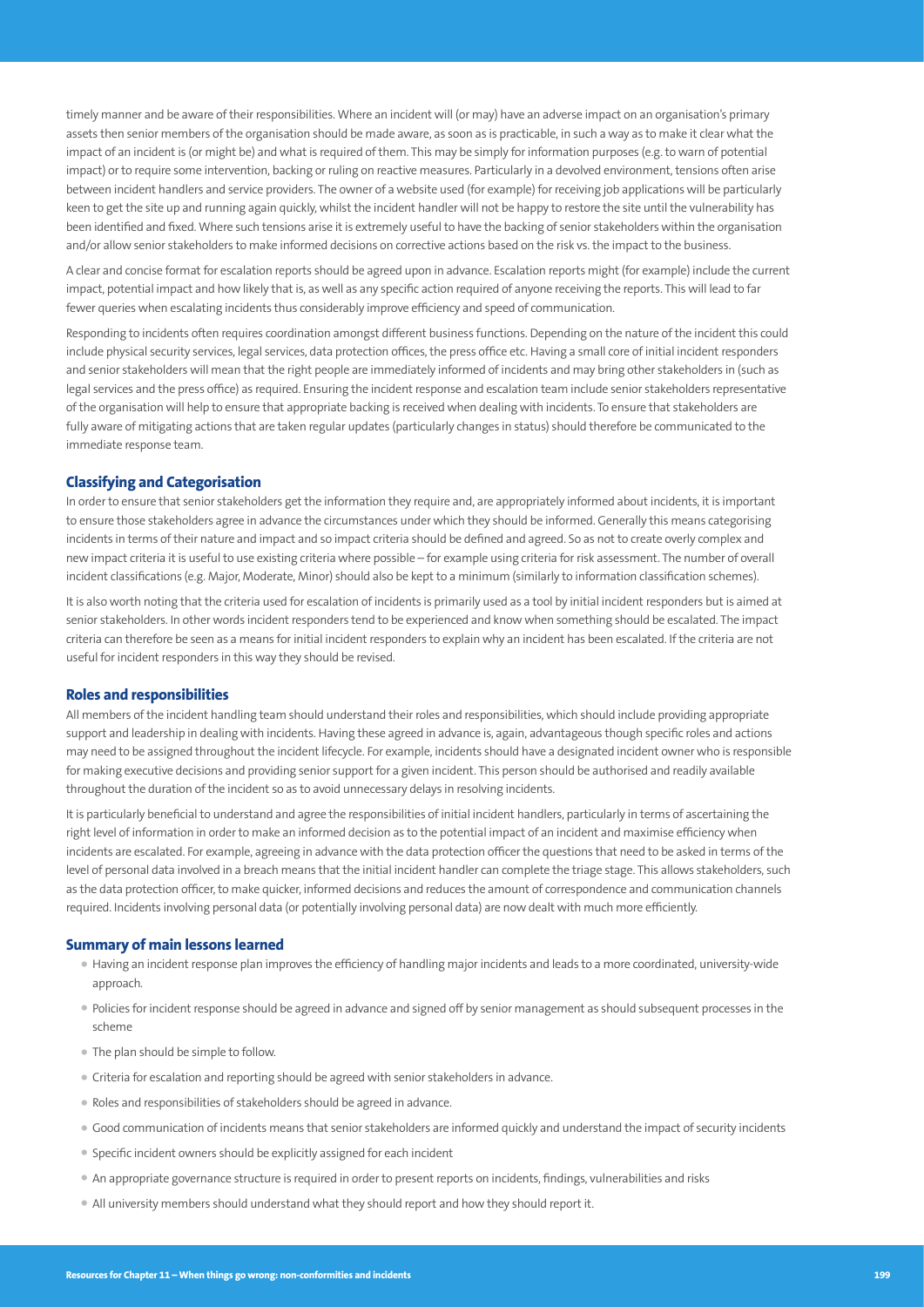# **Example of an information security incident response scheme**

#### **Introduction**

The purpose of this scheme is to provide detailed documentation describing the policies activities and procedures for dealing with information security events and incidents. The scheme includes definitions of information security events and incidents and should be used as a guide for:

- responding to information security events
- determining whether an event becomes an incident
- detecting and reporting information security events/incidents
- classifying information security incidents
- response to, and escalation of, information security incidents
- roles and responsibilities for dealing with information security incidents
- identifying lessons learnt and making improvements

#### **Information Security Incident Management Policy**

### **Scope**

This policy forms part of the information security management framework and supplements the University's information security policy. It applies to events and incidents affecting any University information assets or information system. It applies to and will be communicated to all those with access to University information systems, including staff, students, visitors and contractors.

#### **Objective**

The University recognizes the importance of, and is committed to, effective information security incident management in order to help protect the confidentiality and integrity of its information assets, availability of its information systems and services, safeguard the reputation of the University and fulfil its legal and regulatory obligations.

The University will ensure that:

- Incidents are detected and reported in a timely manner
- Incidents are properly investigated and handled efficiently and effectively
- Incidents are communicated appropriately and appropriate levels of University management are involved in the response
- The impact of incidents is minimized and action taken to prevent further damage
- Incidents are reviewed and subsequent improvements made to policies and procedures
- Evidence is gathered, recorded and maintained appropriately
- Incidents are recorded and documented
- External bodies or data subjects are informed as required

#### **Policy**

- 1. Information systems which are known to be (or suspected of being) compromised will be isolated from the University network until the incident has been investigated, resolved and risks sufficiently reduced.
- 2. Guidance and procedures for the detection, assessment, communication, reporting and escalation of security vulnerabilities, events and incidents will be provided via the information security website, training programs and other communication channels.
- 3. All information security incidents must be reported via the appropriate management channels.
- 4. Responsibilities for the reporting and escalation of security vulnerabilities, events and incidents should be clearly defined and communicated to all relevant personnel.
- 5. Security events and incidents should be assessed according to the event/incident classification scale provided via the information security toolkit and, where necessary, escalated accordingly.
- 6. An information security incident response team (or teams) comprising representatives from all relevant parts of the University, shall coordinate the management of and response to incidents which require escalation in accordance with an Information Security Incident Response Plan.
- 7. Incidents involving personal data will be reported to the Data Protection Officer.
- 8. Incidents which involve personal safety, security or require the involvement of law enforcement will be reported to the head of physical security.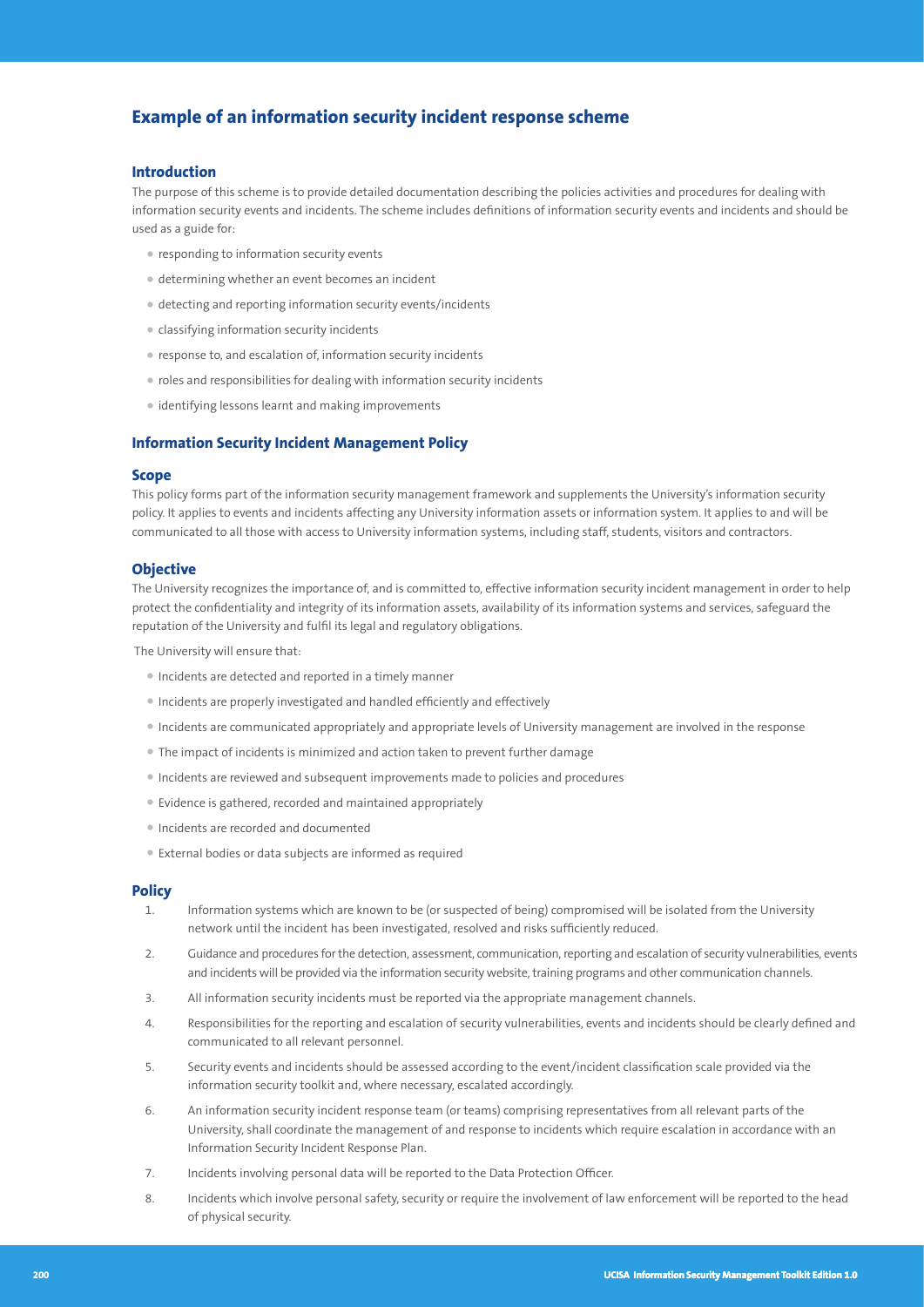- 9. Details of the Information Security Incident Response Plan will be made available via the information security website.
- 10. All information security incidents will be recorded for later analysis.
- 11. Post incident reviews will be carried out in order to identify where improvements in policies, procedures and information security controls can be made.
- 12. The types, volumes and impact of security incidents will be recorded and reviewed and summary reports will be used as input to the University's information security risk register.
- 13. Specific incident reports will be reviewed by the Information Security Working Group who may advise on corrective action in the future.
- 14. Information security incident procedures will be communicated to all relevant personnel and tested periodically.
- 15. Technical support and guidance will be provided by the IT department.

#### **Information Security Incident Response Team (ISIRT)**

The ISIRT refers to the group of people who will be the first responders for information security incidents and will act as the point of contact for information security incidents. The ISIRT will be responsible for the initial response, mitigation and (where appropriate) escalation of information security incidents. The roles and responsibilities for the ISIRT are as follows:

## **Computer Security and Incident Response Team (CSIRT)**

The CSIRT are responsible for:

- Monitoring network traffic to identify compromised or potentially compromised systems within the University network;
- Receiving internal and external reports on compromised systems;
- Protecting the security and integrity of the University backbone network and its core ;information systems and services by blocking network access to any compromised machine;
- Informing and liaising with local IT staff to ensure that computer security incidents are dealt with promptly and effectively;
- Ensuring that compromised systems are fully cleaned and patched against known vulnerabilities, or the risk otherwise mitigated, before being reconnected to the network;
- For providing advice and guidance on dealing with computer and network security;
- Maintaining a register of computer security incidents;
- Initial investigation into the type and quantity of personal (or otherwise confidential) data involved in a compromise;
- Appropriate escalation of computer security incidents in accordance with the information security incident management scheme/ plan.

#### **Information Security Officer**

The Information Security Officer is responsible for:

- Coordination of the ISIRT with regards incident response
- The maintenance and communication of the incident response policy and scheme;
- Creating, maintaining and communicating the information security incident response scheme, incident classification scale and other relevant procedures and guidance;
- Coordination of University-wide responses to information security incidents via the crisis/escalation team;
- Receiving reports on information security incidents and breaches of the information security policy;
- Appropriate escalation of information security incidents in accordance with the information security incident management scheme/plan;
- Reporting incidents involving personal data to the Data Protection Officer.
- Reporting of incidents to other appropriate bodies in a timely manner;
- Maintaining and updating the information security risk register to reflect recorded incidents;
- Writing and presenting appropriate incident reports to the Information Security Working Group and information systems/risk owners and including recommended remediations and lessons learnt.

## **Crisis/Escalation Team**

Some incidents will require escalation above the ISIRT in order that senior management within the University are made aware of, and may respond accordingly, to serious and potentially serious information security incidents. The Crisis/Escalation Team consists of senior members of relevant University departments. Not all members of the Crisis/Escalation Team will need to be alerted to all information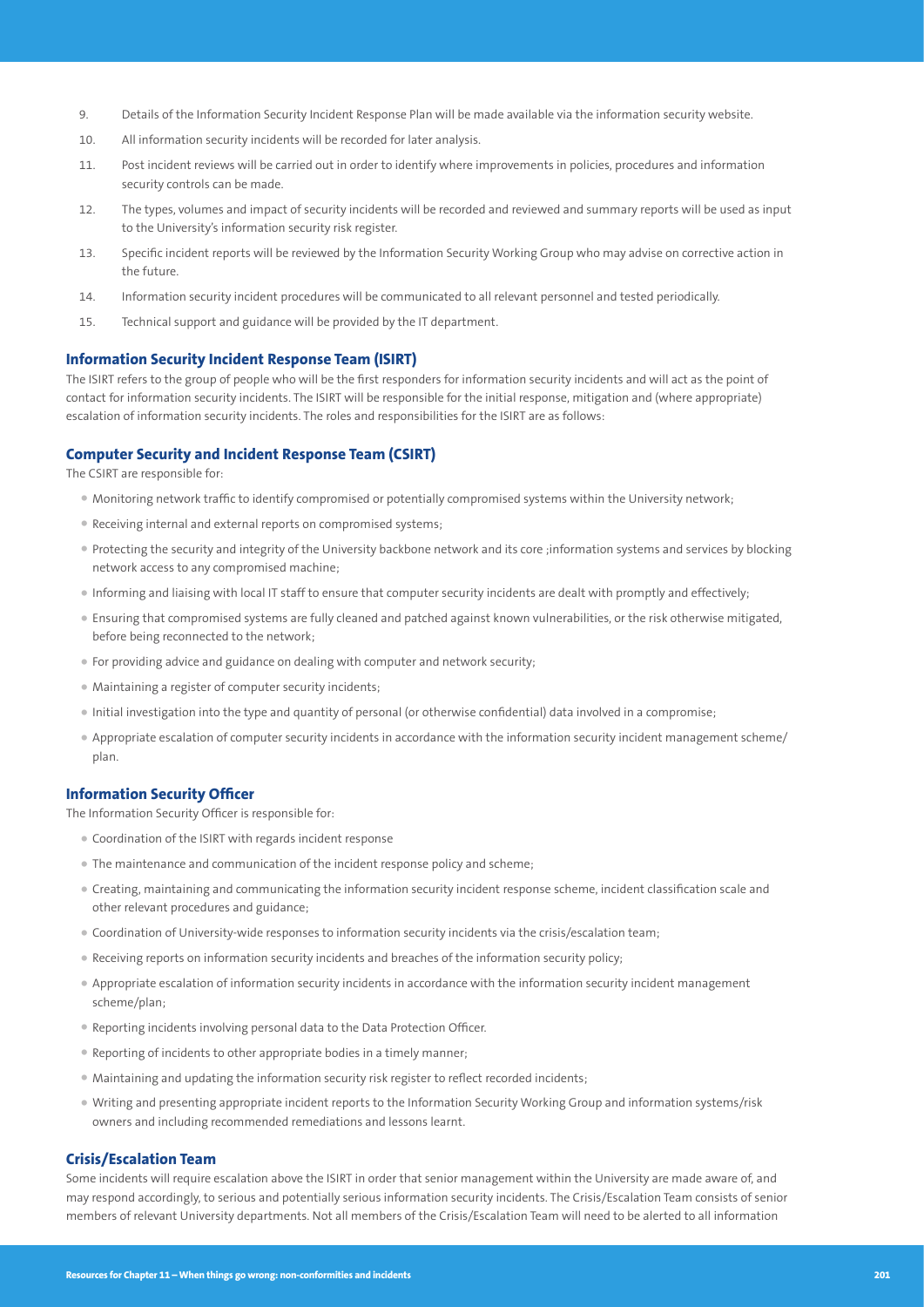security incidents immediately. The classification scheme and requirements for escalation set out below will be used by the ISIRT to determine when the various parts of the Crisis/Escalation Team will be called into action.

The Crisis/Escalation Team will be made up of a core set of senior staff and will therefore consist of (e.g.):

- Director of IT Risk Management
- Data Protection Officer
- Head of Compliance
- $\bullet$  CIO
- The head of physical security

Additionally other key stakeholders will need to be informed, consulted and respond as appropriate. It will be the responsibility of the core Crisis/Escalation Team to report to relevant stakeholders and increase the crisis team appropriately. These stakeholders include but are not limited to:

- Press Office
- The Registrar
- HR
- Legal Services Office

# **Roles and Responsibilities for the Crisis/Escalation Team**

The roles and responsibilities for the Crisis/Escalation Team are as follows:

#### **Director of IT Risk Management**

The Director of IT Risk Management is specifically responsible for:

- Authorizing corrective actions to be taken by the ISIRT.
- Overseeing, measuring and monitoring the performance of the ISIRT and incident response scheme.
- Providing senior support and seeking sufficient resource in order to successfully implement and maintain the incident response scheme
- Ensuring incidents are escalated appropriately to other members of the crisis/escalation team.
- Leading the coordination and response of the crisis/escalation team.

#### **Data Protection Officer Responsibilities**

The University's Data Protection Officer is responsible for:

- Receiving reports of known and potential data protection breaches
- Initiating and leading investigations into suspected or known data protection breaches
- Ensuring that information security breaches received directly are reported to the information security team
- Appropriate escalation of information security incidents in accordance with the information security incident management scheme/plan.
- Decisions to report and subsequent reporting of data protection incidents to the Information Commissioner
- Communication to relevant staff of correspondence with the Information Commissioner

#### **Head of Compliance**

- Receiving reports of incidents that have been escalated and confirming the classification of those incidents
- Ensuring that the Registrar, Press Office, Legal Services, HR and any other relevant senior stakeholders are fully informed and updated on the progression of incidents as appropriate
- Providing senior management support for the incident response scheme

#### **CIO**

- Receiving reports of incidents that have been escalated and confirming the classification of those incidents
- Advising on and authorizing mitigating actions and responses that either have a direct or indirect effect on the IT department, or that the IT department will implement but may have considerable implications for other departments and/or the University
- Providing senior management support for the ISIRT and the incident response scheme.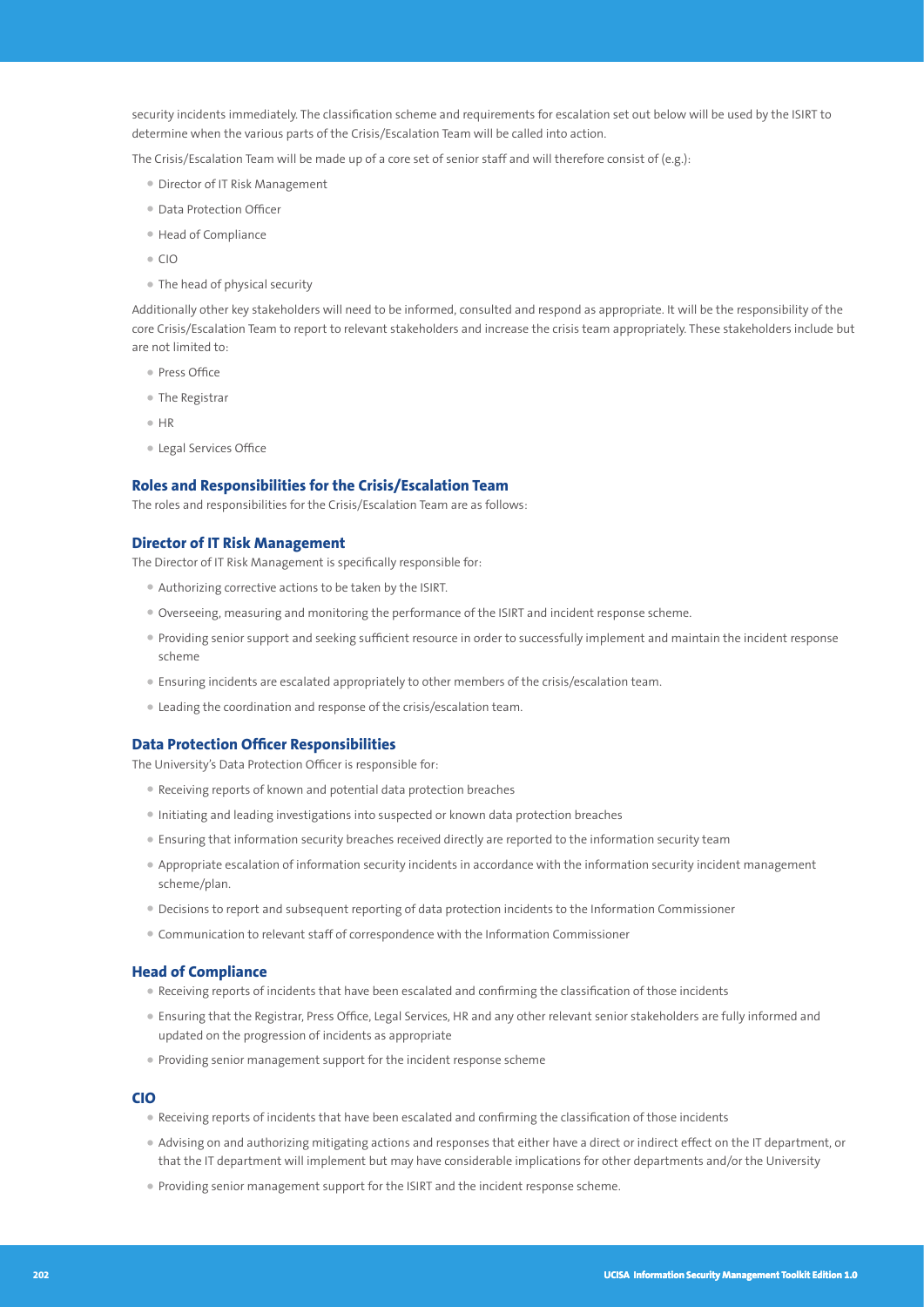## **The Head of Physical Security**

- Receiving reports of incidents that have been escalated
- Decisions to report information security incidents to law enforcement
- Reporting and liaising with law enforcement
- Responding to physical security issues as a result of information security incidents

## **Reporting and Escalation of Information Security Incidents**

#### **Information security events and incidents**

For the purposes of the University's information security incident response scheme:

**Information security events** are described as:

Identified occurrences of systems, services or networks that have the potential to breach information security policies

**Information security incidents** are described as:

A single or series of unwanted events that compromise (or are likely to compromise) the confidentiality, integrity or availability of University data and/or breach University information security policies

Some examples of information security events and incidents can be found below:

| <b>Information security events</b>           | <b>Information security incidents</b>            |
|----------------------------------------------|--------------------------------------------------|
| Network scanning                             | Lost or stolen laptops or mobile devices         |
| Brute force attempts/multiple login attempts | Server compromises                               |
| Unsuccessful SQL injection attacks           | Botnet infections                                |
|                                              | Successful SQL (or other code) injection attacks |
|                                              | Compromised accounts (e.g. accounts spamming)    |
|                                              | Denial of Service attacks                        |
|                                              | Unauthorised access to information systems       |

# **Reporting Security Incidents**

Reporting information security events and incidents can be important for information purposes (e.g. as an input into risk assessment) and/or in order to limit the impact of an incident. The purpose of this section is to provide information on what should be reported, when and to whom.

Information security **events** need not be reported immediately but **may** be reported periodically for information purposes. Usually information security events will be recorded automatically in log files relating to IT systems. These can be reported, by local IT support staff either manually or automatically. Other information security events should be reported to a local point of contact or via line managers who will decide whether to pass on the reports. No response should be expected to reports of information security events unless specific problems are identified.

All information security **incidents** must be reported. The University operates a devolved model for support when it comes to IT and information security, therefore users should usually report security incidents to identified local contacts. If there is any doubt then incidents should be reported to a user's direct line manager who will be responsible for deciding whether further action and/ or reporting is required. Information security incidents should then be reported according to the initial incident reporting protocol described below.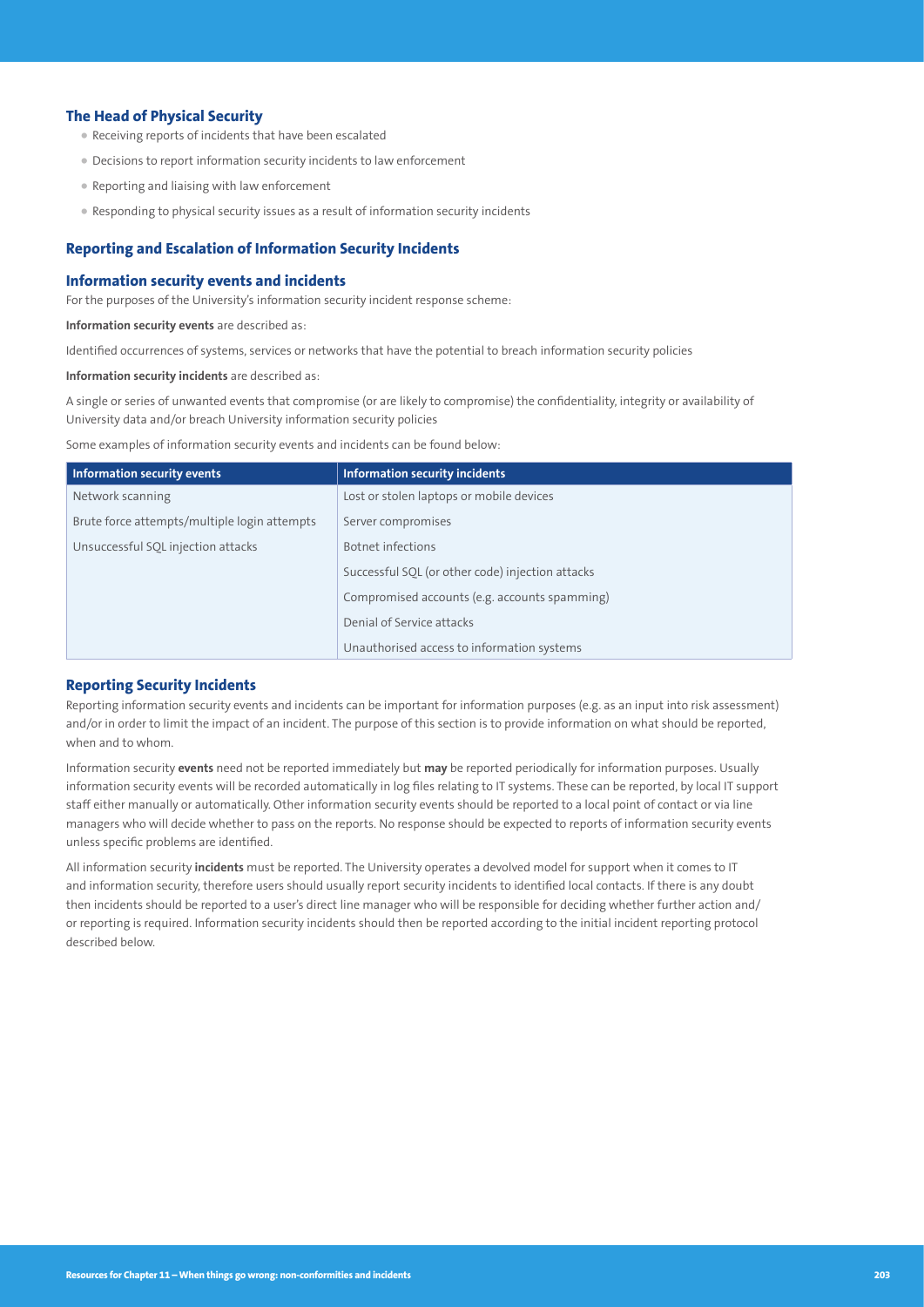# **Initial Incident Reporting Protocol**

Information security incidents should be reported according to the following protocol:

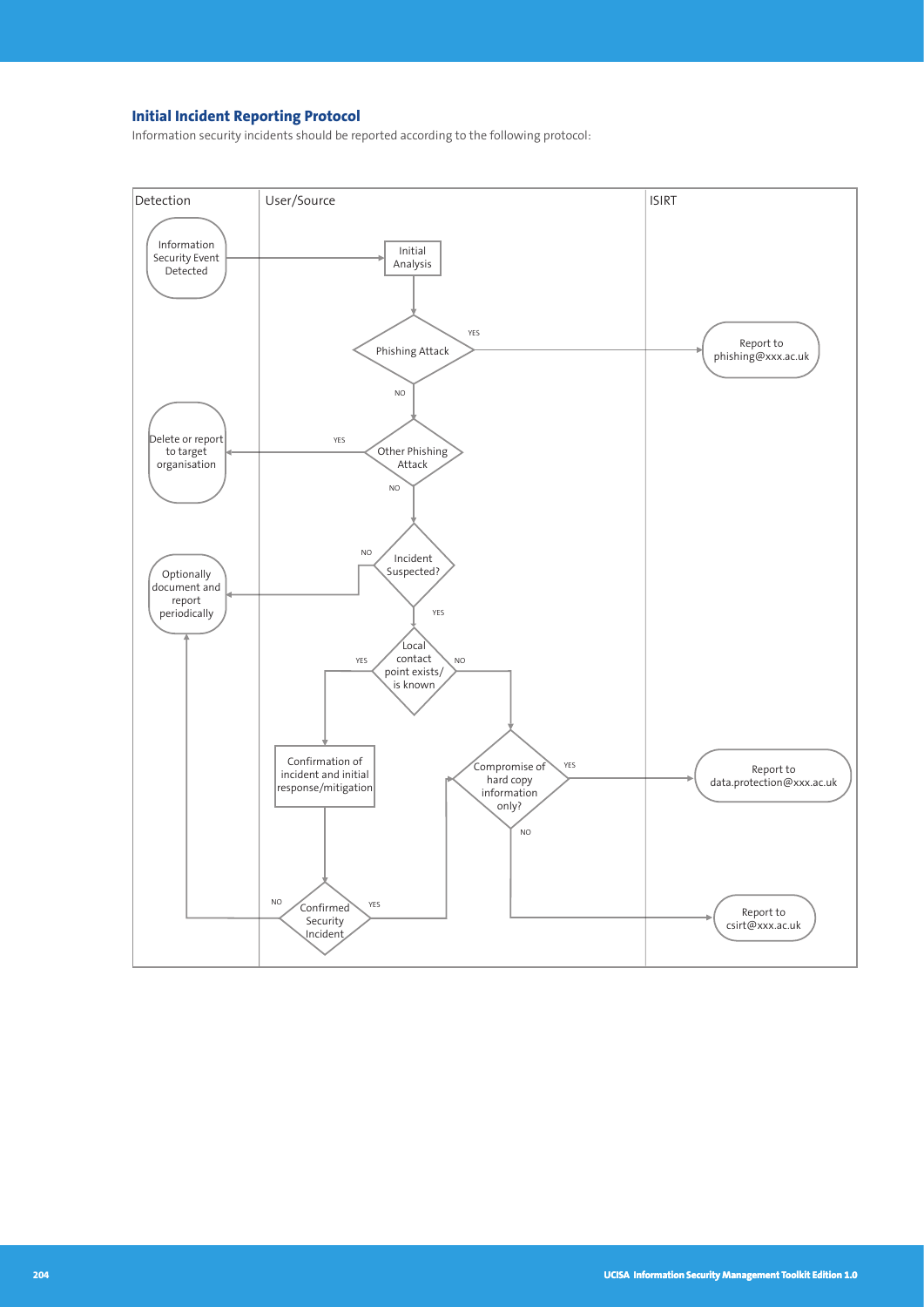# **Central Incident Response and Escalation**

The ISIRT will be responsible for initial incident handling including investigation, initial response and classification of the incident in accordance with the classification scheme described in appendix A.

Initial incident handling will typically be handled by the CSIRT in accordance with their standard processes and practices. Additionally the CSIRT will make standard enquiries into the level of personal (or otherwise confidential) data that may have been exposed as a result of any incident. For the purposes of personal data details are given in Appendix B as to the information required by the Data Protection Officer.

The incident classification scheme will be used in the first instance for determining whether incidents should be escalated to other members of senior management throughout the University. Clearly the full impact of an incident will not be known at the time of initial response. The full impact will therefore be assessed in separate reporting and review of incidents at a later date. This information can be used assess how appropriate the escalation process was based on the classification at the time. Incidents will be escalated based on their current impact. In order that incidents are escalated appropriately therefore the classification scheme needs to take into account the potential impact. This is reflected by including "importance of information system" in the classification scheme. Incidents affecting important or critical information systems will therefore always create a higher level of alert.

In order to provide senior staff within the escalation team the information they require in order to determine what (if any) action is required, incidents escalation reports will include the following information:

- Suspected date/time of incident
- Detection date/time
- Method of detection
- Incident category
- Current incident classification
- Basis for current classification
- Current status of investigation
- Current mitigating actions
- Potential incident classification
- Basis for potential incident classification (i.e. impact category)
- Estimate of actions/events that may lead to potential classification/impact
- Estimate of likelihood of potential classification/impact
- Notes and/or specific actions required of the Crisis/Escalation team

Updates to the status of an incident will be provided by the ISIRT either in accordance with the Crises/Escalation process described below or when the current classification of an incident changes (i.e. based on the current impact).

Further details on the process involved in escalating incidents according to the classification scheme can be found in Appendix C.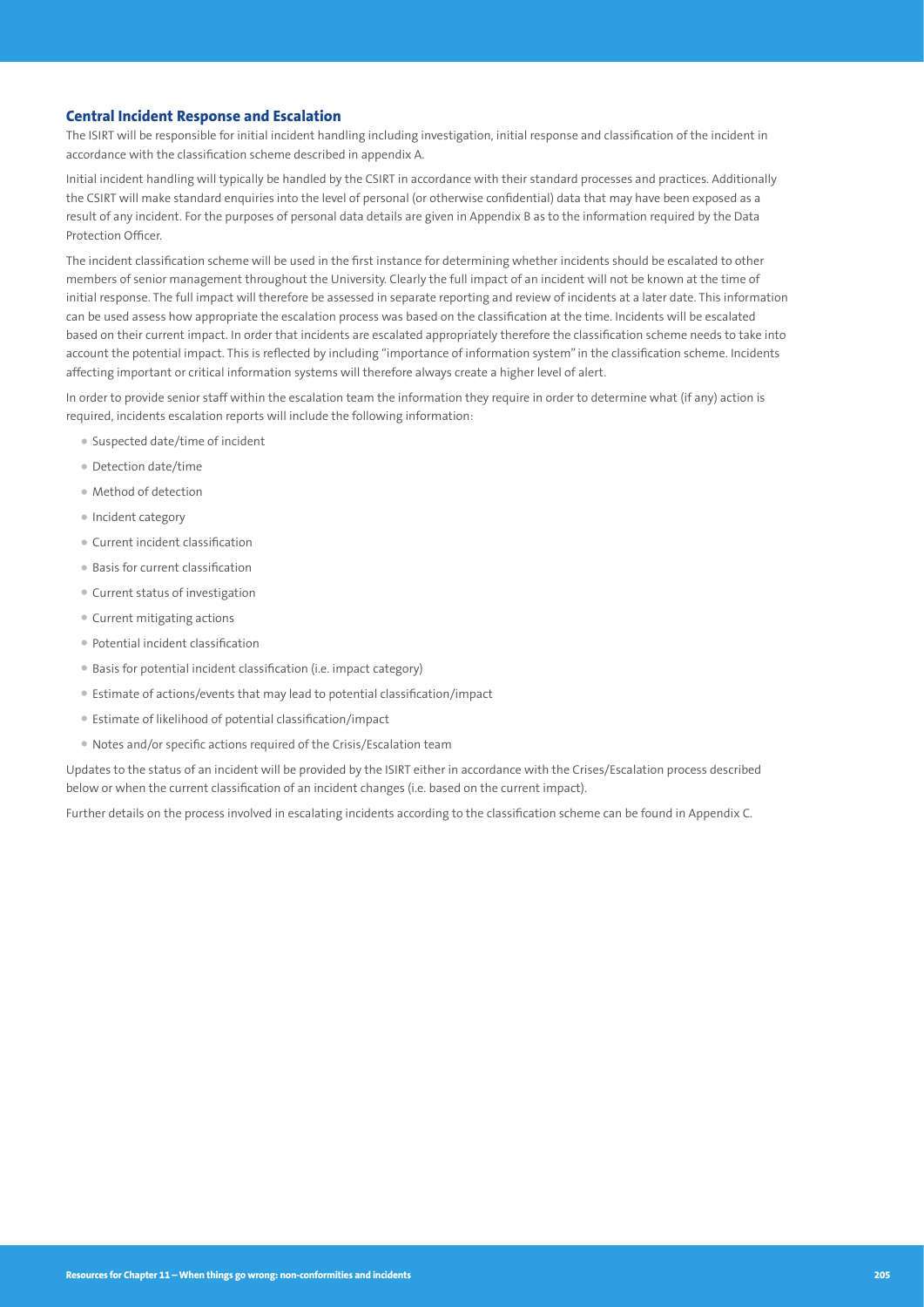# **Incident Escalation Protocol**

Incidents will be escalated by the ISIRT in accordance with the protocol described below:

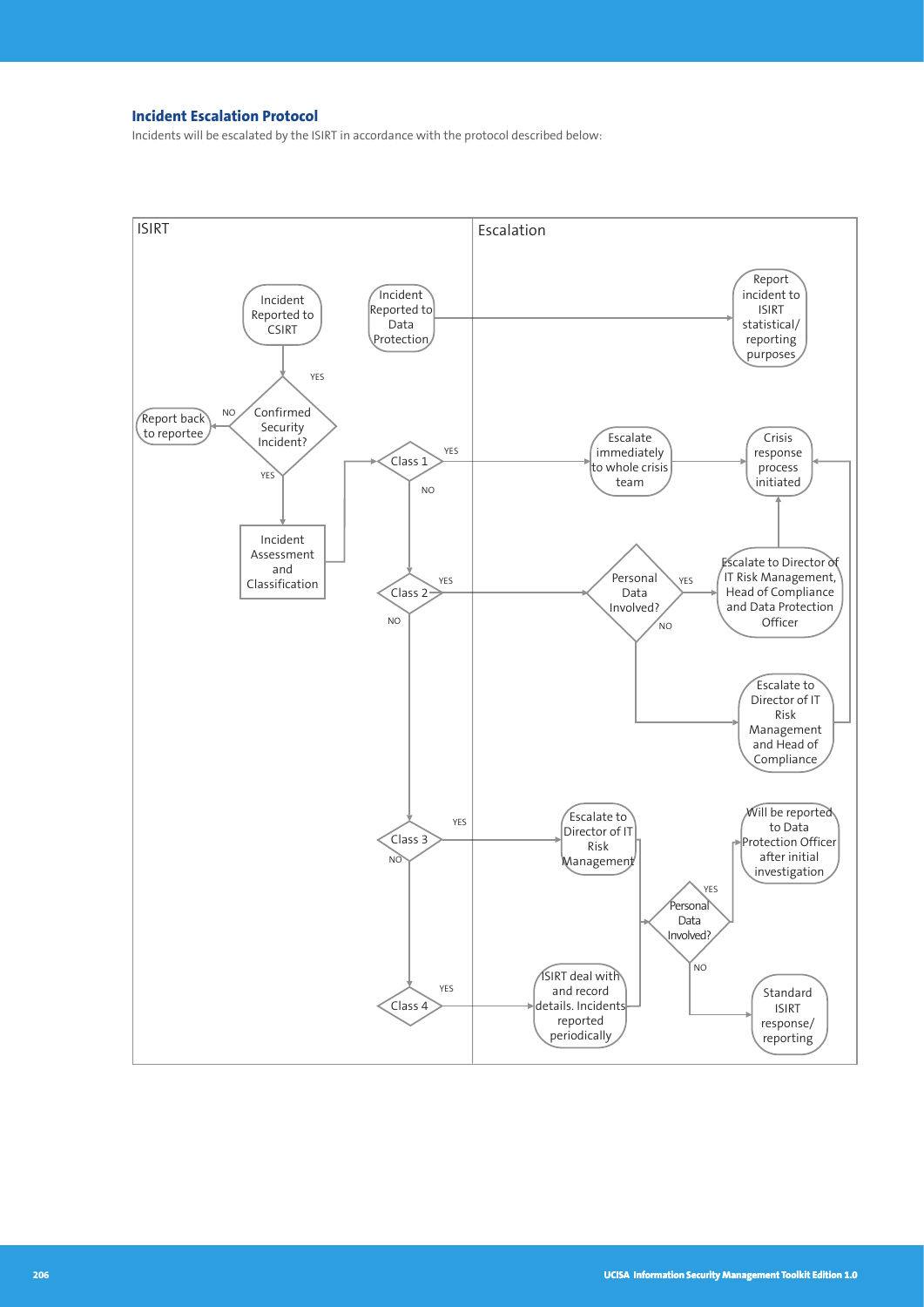## **Crisis/Escalation Process**

When information security incidents are escalated one person should take overall responsibility for coordinating the crisis response. It is assumed that this will be the Director of IT Risk Management unless explicitly stated for a particular incident. The lead coordinator will be responsible for ensuring the ISIRT provide updates as appropriate and will be responsible for overseeing and authorizing responsive action (including meetings of the response team), further escalation and eventually resolution of the incident. All members of the crisis response team have their responsibilities outlined above and are responsible for requesting relevant information for their area of responsibility.

## **Reporting of Information Security Incidents**

All information security incidents will be reported at Information Security Working Group meetings and it is the responsibility of the Information Security Officer to ensure that incidents are presented and reported appropriately to this group. Class 3 and Class 4 incidents will be reported statistically to the IS Working Group noting any particular concerns or trends. Class 1 and Class 2 incidents will be reviewed in more detail noting the eventual impact and any lessons learned. Further details are presented in Appendix C.

#### **Appendix A: Classification of Information Security Events/ Incidents**

#### **Incident Category**

The following table provides categories and descriptions for various incident types:

| Category                                        | <b>Description</b>                                                                                                | <b>Examples</b>                                                                                                                                                                                                       |
|-------------------------------------------------|-------------------------------------------------------------------------------------------------------------------|-----------------------------------------------------------------------------------------------------------------------------------------------------------------------------------------------------------------------|
| Malware incident/<br>Malicious Code             | Incidents primarily concerning malware<br>infections or outbreaks.                                                | Viruses, worms, Trojans, botnets, APTs, infostealer infections.                                                                                                                                                       |
| Technical Attack/<br><b>Unauthorised Access</b> | Network attacks and attacks exploiting<br>software vulnerabilities to execute code.                               | Network scanning, exploitation of vulnerability, backdoors,<br>brute force attacks, SQL injection attacks, unauthorized<br>elevation of privileges, buffer overflows, defacements,<br>phishing                        |
| Denial of Service                               | Deliberate and accidental DoS attacks                                                                             | DDoS and DoS attacks, electromagnetic radiation, jamming<br>etc.                                                                                                                                                      |
| <b>Technical Failure</b>                        | Failures and faults in systems,<br>infrastructure and services that support<br>the running of information systems | Hardware failures, software failures, power failures,<br>networking failures, air conditioning failures etc.                                                                                                          |
| AUP Breach                                      | Deliberate or accidental breaches of<br>policies, regulations and/or laws                                         | Unauthorised use of resources, copyright infringement,<br>misconfiguration of devices, abuse of privileges, forging of<br>rights                                                                                      |
| Physical compromise of<br>information           | Deliberate or accidental compromise of<br>confidentiality, integrity, availability etc.                           | Loss/theft of devices such as laptops, tablets, phones etc;<br>Compromise of hard copy data such as Loss of documents<br>(e.g. sent via post), theft of documents, transmission to<br>wrong recipient (e.g. via fax). |
| Physical Damage                                 | Deliberate or accidental physical events                                                                          | Flood, wind, lightening, fire, theft loss, vandalism etc.                                                                                                                                                             |
| Other incidents                                 | Catch all for not categorised                                                                                     |                                                                                                                                                                                                                       |

#### **Impact Categories**

All incidents will be categorized according to their impact. The impact will be either CRITICAL, MAJOR, MODERATE or MINOR based on the impact categories below. The greatest impact from the five different types of impact will determine the impact category assigned to an incident. When incidents are reported the current and potential impact should be reported along with some indication of how likely escalation may be (or what would need to happen for the potential impact to be realized)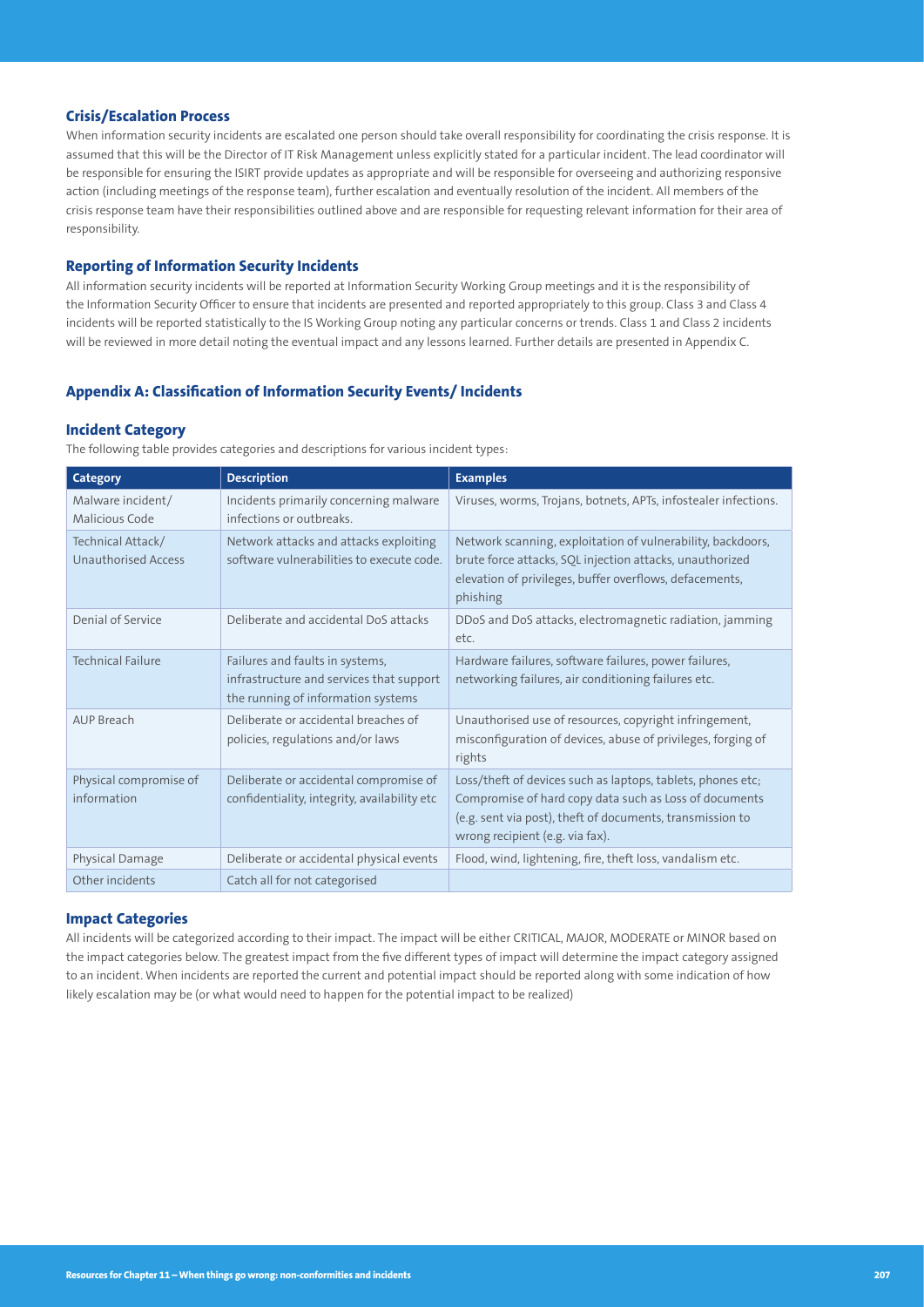# **Importance of Information System**

| <b>Category</b> | <b>Description</b>                                                                                                                                                                                                                                                                                                                                                                                                                                                            | <b>Examples</b>                                                                                                            |
|-----------------|-------------------------------------------------------------------------------------------------------------------------------------------------------------------------------------------------------------------------------------------------------------------------------------------------------------------------------------------------------------------------------------------------------------------------------------------------------------------------------|----------------------------------------------------------------------------------------------------------------------------|
| Critical        | Business-critical systems fundamental to the daily operations<br>of the University supporting teaching, learning, research or the<br>administration of the University. Compromise of a critical system<br>would cause significant disruption or reputational damage to the<br>University. 'Significant' in this context is defined as impacting the<br>operations of multiple University departments; the disruption may<br>be more significant at certain times of the year. | Email systems; Financials systems; Core<br>Infrastructure systems (such as routers, DNS);<br>Primary University Web Server |
| Major           | <b>EITHER</b><br>A system that is critical to the operations of a single department but<br>may also impact other departments. Loss of a Major system would<br>cause significant disruption to the affected department and may<br>cause inconvenience to other departments.<br><b>OR</b><br>A system that supports multiple departments but is not business-<br>critical. Loss of a Major system would cause inconvenience to<br>multiple departments.                         | Departmental directory server; Main<br>departmental webservers;                                                            |
| Moderate        | A system that supports services internal to individual departments.<br>Loss of a moderate service would cause inconvenience to the<br>department in question.                                                                                                                                                                                                                                                                                                                 | Departmental web servers;                                                                                                  |
| Minor           | All other systems                                                                                                                                                                                                                                                                                                                                                                                                                                                             | Desktops; Laptops; Mobile devices                                                                                          |

# **Service impact**

| Category | <b>Description</b>                                                                                                                                         | <b>Examples</b>                                                                                              |
|----------|------------------------------------------------------------------------------------------------------------------------------------------------------------|--------------------------------------------------------------------------------------------------------------|
| Critical | University is no longer able to provide some core services to any<br>users.                                                                                | Central Email service is unavailable; Backbone<br>network connectivity is lost or significantly<br>impaired. |
| Major    | University is unable to provide a core service to a subset of users                                                                                        | Central email relays blacklisted for certain<br>emails                                                       |
| Moderate | University is able to provide core services to users but secondary<br>services may be unavailable and/or services may be impaired for a<br>period of time. |                                                                                                              |
| Minor    | No effect on the University's ability to provide core services to users.                                                                                   |                                                                                                              |

# **Privacy Impact**

| <b>Category</b> | <b>Description</b>                                                                                                                                                                                                                                                      | <b>Examples</b>                                                                                                                         |
|-----------------|-------------------------------------------------------------------------------------------------------------------------------------------------------------------------------------------------------------------------------------------------------------------------|-----------------------------------------------------------------------------------------------------------------------------------------|
| Critical        | <b>EITHER</b><br>A potential or known breach of confidentiality where the release of<br>data could cause a significant risk of individuals suffering substantial<br>detriment, including substantial distress<br><b>OR</b><br>Exposure of personal data of 10000+ users | Unauthorised access to/disclosure of<br>sensitive personal data such as medical<br>records or individuals working on animal<br>research |
| Major           | <b>EITHER</b><br>A potential or known breach of confidentiality where the release of<br>data could cause a risk of individuals suffering substantial detriment,<br>including substantial distress<br><b>OR</b><br>Exposure of personal data of 1000 - 10000 users       | Unauthorised access to/disclosure of<br>application data                                                                                |
| Moderate        | Exposure of limited personal data affecting $100 - 1000$ users                                                                                                                                                                                                          | List of user details (such as names and<br>addresses) exposed (e.g. access to the Global<br>Address List)                               |
| Minor           | Exposure of limited personal data affecting < 100 users.                                                                                                                                                                                                                | Unauthorised access to system containing<br>limited, non-private information (e.g.<br>usernames or email addresses.)                    |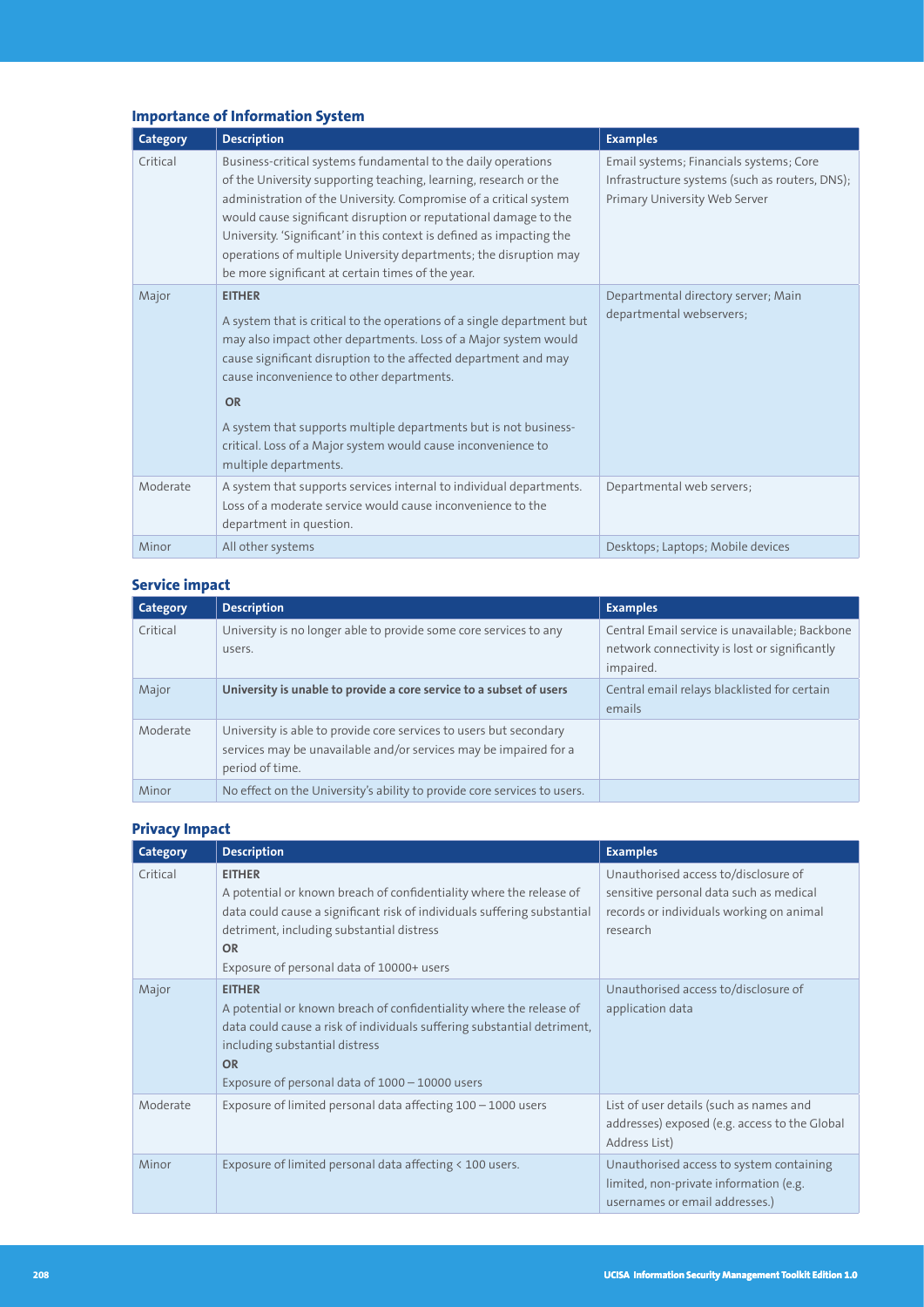# **Financial Impact**

| <b>Category</b> | <b>Description</b>                       | <b>Examples</b>                                       |
|-----------------|------------------------------------------|-------------------------------------------------------|
| Critical        | Financial loss or impact exceeding £1m.  | Example of financial impact could include             |
| Major           | Financial loss or impact of £100k - £1m. | fines or charges levied (e.g. non PCI                 |
| Moderate        | Financial loss or impact of £20k - £100k | compliance), loss of grant/funding income,            |
| Minor           | Financial impact of < £20k               | cost of replacing systems, insurance<br>premiums etc. |

# **Reputational Impact**

| Category | <b>Description</b>                                                                                                                                                 | Examples                                                                                                                                            |
|----------|--------------------------------------------------------------------------------------------------------------------------------------------------------------------|-----------------------------------------------------------------------------------------------------------------------------------------------------|
| Critical | EITHER sustained or ongoing negative national media publicity OR<br>a negative change across all national or international HE sector<br>rankings                   | Significant data breach, compromise or<br>unavailability of critical University system;<br>Compromise of major and/or sensitive<br>research project |
| Major    | EITHER one-off negative national, or ongoing local, media<br>publicity OR a negative change across the majority of national or<br>international HE sector rankings | Compromise of non-critical but high-<br>profile system                                                                                              |
| Moderate | EITHER negative media publicity likely, but avoidable or controllable<br>with management OR a negative view of individual departments at<br>Council level          | Loss or theft of unencrypted laptops<br>containing confidential information.                                                                        |
| Minor    | Negative view limited to within a department                                                                                                                       | Incident affecting limited number of users<br>within a single department.                                                                           |

# **Incident classification**

Having been assigned an overall category and given an impact score, incidents will then be classified according to the following criteria:

| Emergency (Class 1) | Critical information system is affected                                                                                                     |
|---------------------|---------------------------------------------------------------------------------------------------------------------------------------------|
|                     | <b>AND</b>                                                                                                                                  |
|                     | Results in critical business, financial, reputational or information impact.                                                                |
| Critical (Class 2)  | Critical or major information system is affected AND results in Major business, financial, reputational or<br>information impact;           |
|                     | <b>OR</b>                                                                                                                                   |
|                     | Results in critical business, financial or reputational impact.                                                                             |
| Major (Class 3)     | Major or moderate information system is affected <b>AND</b> results in moderate business, financial,<br>reputational or information impact; |
|                     | <b>OR</b>                                                                                                                                   |
|                     | Results in Major business, financial, reputational or information impact                                                                    |
| Minor (Class 4)     | Moderate or minor information systems affected AND results in minor business, financial, reputational<br>or information impact;             |
|                     | <b>OR</b>                                                                                                                                   |
|                     | Results in Moderate business, financial, reputational impact                                                                                |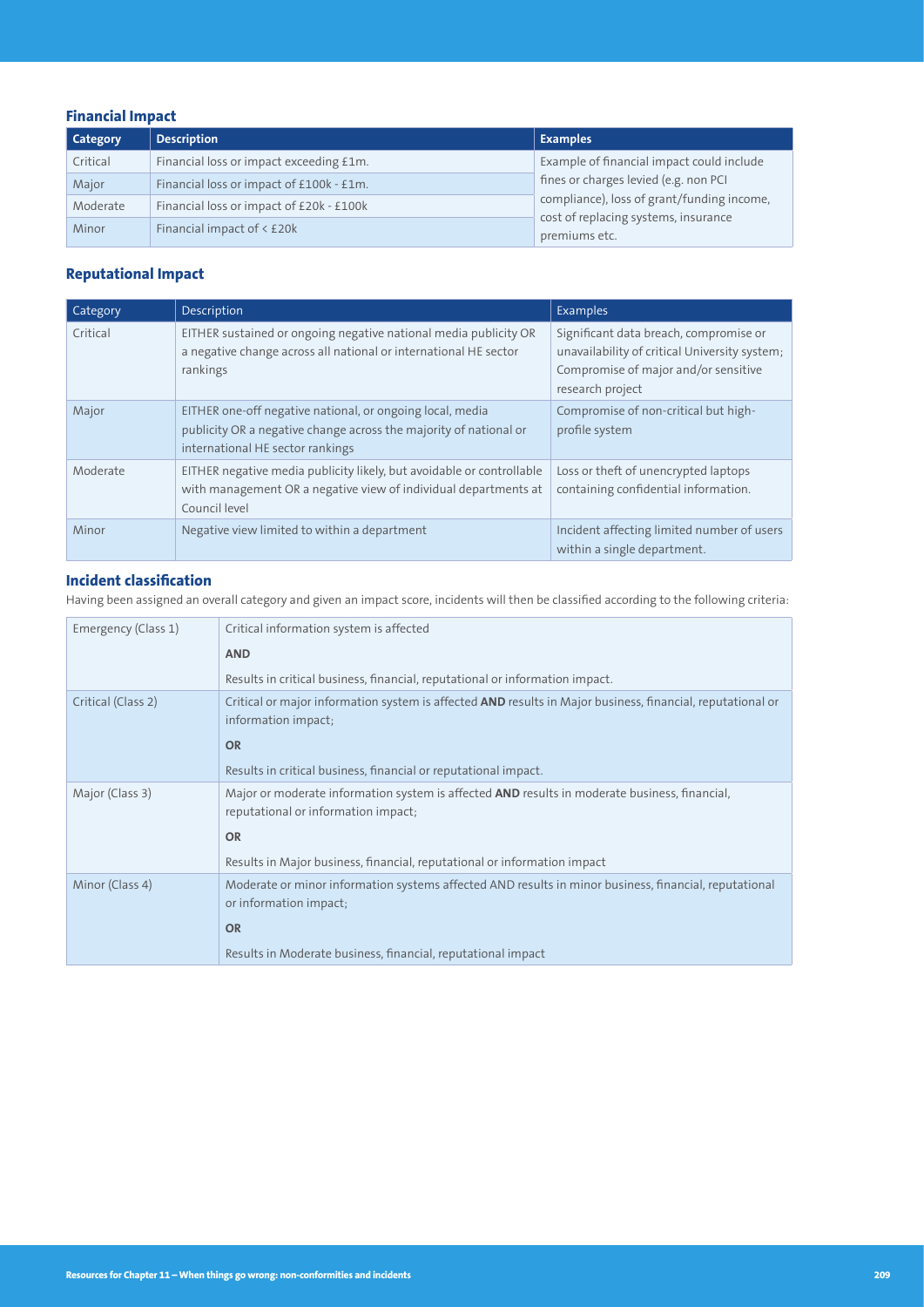## **Appendix B: Information required by the Data Protection Officer for incidents involving personal data**

The following questions will be used as the basis for investigating information security incidents involving personal data. This reflects the information that the Data Protection Officer will need to ascertain in order to make a decision on whether to pursue the incident and potentially report to the Information Commissioner's Office.

- 1. What is the full range of data exposed
- 2. What is the nature of the data (personal, sensitive personal etc.)
- 3. What is the quantity/volume/number of users affected
- 4. What is the evidence of data having been being exposed and what is the nature of the exposure (i.e. data already in the public domain, data exposed but unlikely to be the target of the attack/incident etc.)
- 5. For how long has the data been stored/kept
- 6. Is the data still current i.e. for how long should it have been stored/kept
- 7. What measures were in place to protect the data
- 8. Have any complaints been received
- 9. Was the attack specifically targeted/what was the likely motivation of the attack
- 10. What was the cause/vulnerability
- 11. What measures have been put in place to mitigate

# **Appendix C: Escalation and Reporting of Incidents**

**Class 4** incidents usually require no escalation. Records of the incident will be maintained for statistical purposes by the ISIRT. Where appropriate further investigations will take place by the ISIRT team to ascertain whether the incident needs to be escalated and/or the extent to which personal (or otherwise confidential) data is involved. Where personal data is involved a report will be provided to the Data Protection Officer

Statistics of all Class 4 incidents will be reported at ISAG meetings.

**Class 3** incidents will be escalated to the the Director of IT Risk Management who will make a judgement as to whether further investigation is required. Incidents will normally not need to be escalated immediately but the Director of IT Risk management will ultimately be informed of all such incidents. Where personal information is involved the ISIRT will carry out initial investigations into the nature and extent of the information and the exposure, before sending a report of the incident to the Data Protection Officer.

Statistics of all Class 3 incidents will be reported at Information Security Working Group meetings.

**Class 2** incidents will be escalated immediately to the Director of IT Risk Management and Head, Head of Compliance and, where personal data is potentially involved, the Data Protection Officer. The ISIRT will still usually be responsible for the initial investigations into the nature and extent of exposure of any personal information but the Data Protection Officer will likely be involved in all communications.

Class 2 incidents, including their handling, eventual impact and lessons learned, will be reviewed at ISAG meetings.

**Class 1** incidents will be escalated immediately to the whole crisis/escalation team. The CIO, Head of Compliance and Director of IT Risk Management will be responsible for coordinating the response to such incidents, ensuring sufficient resources are allocated to dealing with the incident and for keeping senior stakeholders (such as the Registrar) fully informed.

Class 1 incidents, including their handling, eventual impact and lessons learned, will be reviewed at Information Security Working Group meetings.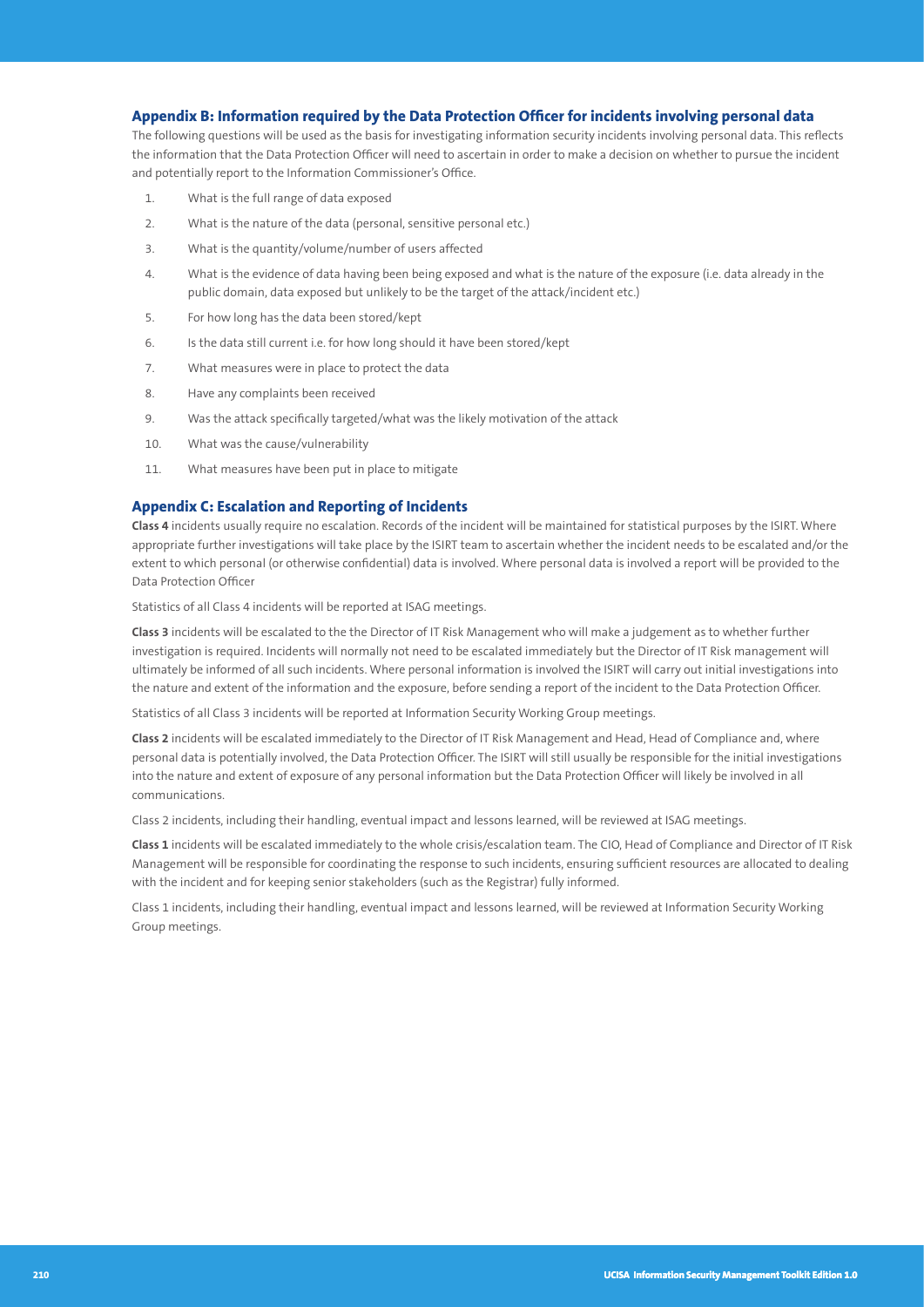**Information Security Service: Information Security Incident Management Process – UCL**

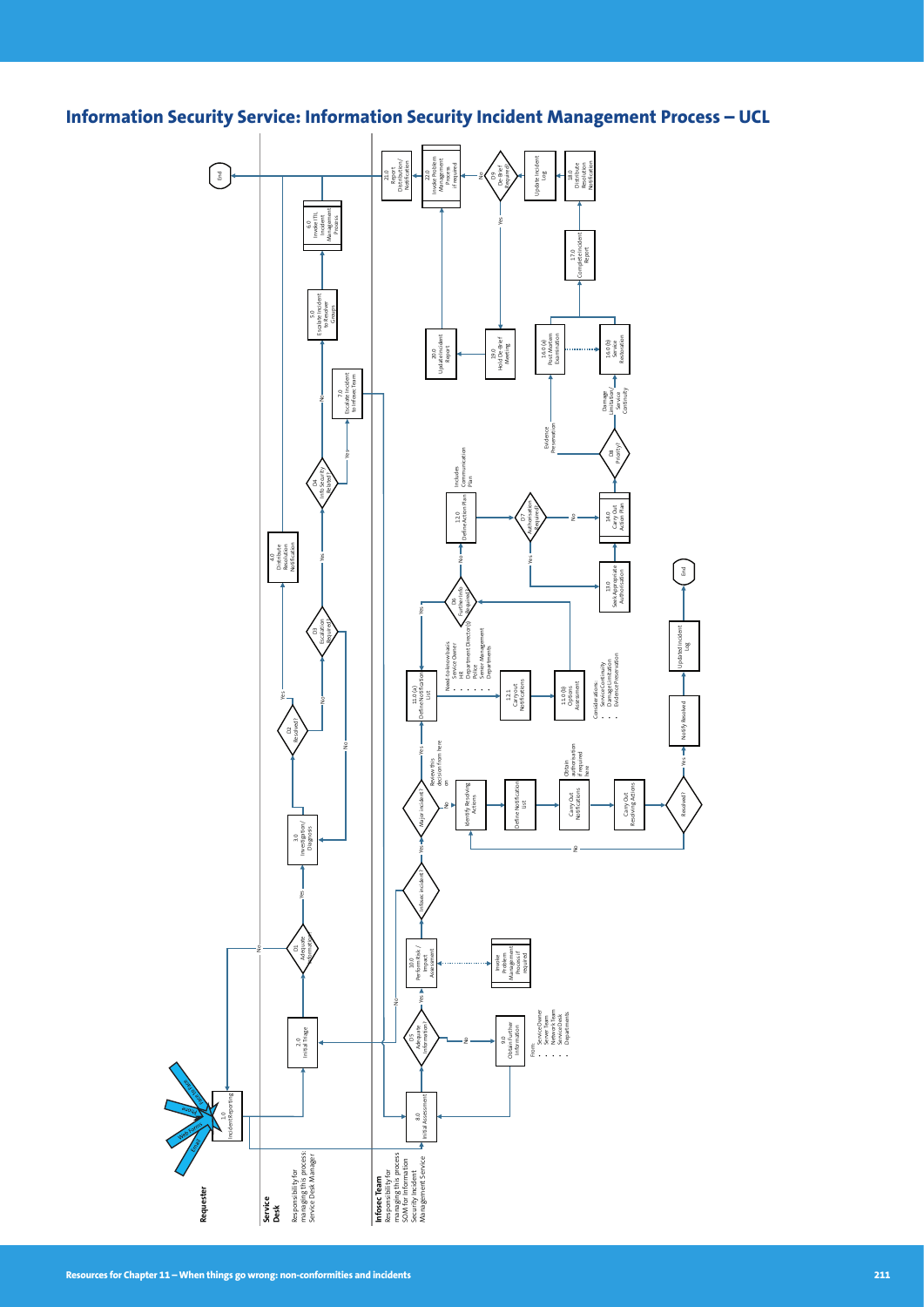# **Investigations and Data Access Policies – University of York, case study**

An investigation policy can expect to be the most scrutinised documents in a whole policy suite. Investigations and Data Access policies will be used in circumstances ranging from access to documents of a member of staff off sick, to internal disciplinary procedures, to police requests for data and even requests for surveillance under warrant from the Home Secretary. As such, even more care and wide consultation are necessary that with other policies.

Different institutions will have different processes and expectations of privacy at work. At York, staff have always been permitted to use their work email accounts for personal use, we do not do web filtering and do not pro-actively look at web logs for misuse. This culture of personal use and privacy affected the final policy in many ways, and was an explicit part of the initial discussions. Other institutions may take a very different line: FE institutions will usually have web filtering and altering for example.

These differences in emphasis mean that it is very unlikely that any general document will work, and a policy tailored to the institution will be necessary.

At the University of York our previous policy was very old and no longer fit for purpose. The title itself was a problem: "Policy for Investigation of Incidents under the Regulation of Investigatory Powers Act" seemed to imply that the policy only applied RIPA requests, and not for anything else, when we used it not just for other legal requests but also for internal investigations.

The policy had other serious issues as well:

- It did not mandate record keeping
- It did not prescribe what to do if illegal material might be found
- It made promises we could not keep about what might happen in court cases
- There was no clear demarcation between who could authorise a request and who could do the work. A Head of Department could both initiate and authorise an investigation
- It pre-dated the use of cloud services. It was possible to read it so that cloud services came into scope, but it was also possible to argue that they did not. With the University of York adopting Google Apps this became an urgent problem.

It was very obvious that the old policy did not just need a minor update, so we started again from scratch.

We came up with a set of sample issues and scenarios based on real cases over the past few years, and thought about how the old policy had made life difficult. This generated a list of areas we needed to fix. Next we looked at how within the University should authorise requests. We were surprised at the difference in views here: some departments thought that line managers (at any grade) should be able to authorise access, others wanted it limited to very senior staff and it was important to get agreement on this fundamental principle before other work was done.

We also listed our constraints and assumptions. This helped us to consider specific parts of the policy against criteria and was helpful when "lost in the detail". For example:

- The policy had to align with other policies such as social media policy
- We needed to consult with unions etc.
- None of our staff are trained to evidence standards and the University had no wish to establish a forensics facility
- We assumed that users would be informed about access unless there was a specific reason not to do so
- We wanted the scope of the data accessed to be drawn as tightly as possible
- To protect privacy, we do not normally give direct access to an account (either via sharing the password or delegation), instead we pass on the data.

Our final policy has been in place for a year, and works for us. It protects University members' privacy by requiring sign off at a senior level (Head of Department for internal requests, the Registrar for external legal ones) and ensuring separation of request and authorisation but still allows us to quickly give access to data in situations where it is urgent.

## **Links to policy**

#### Policy

[http://www.york.ac.uk/media/abouttheuniversity/supportservices/informationdirectorate/documents/policies/ITInvestigationsandDataAccessPolicy\\_](http://www.york.ac.uk/media/abouttheuniversity/supportservices/informationdirectorate/documents/policies/ITInvestigationsandDataAccessPolicy_Oct2013.pdf) [Oct2013.pdf](http://www.york.ac.uk/media/abouttheuniversity/supportservices/informationdirectorate/documents/policies/ITInvestigationsandDataAccessPolicy_Oct2013.pdf)

Method Statement

[http://www.york.ac.uk/media/abouttheuniversity/supportservices/informationdirectorate/documents/policies/MethodStatement-](http://www.york.ac.uk/media/abouttheuniversity/supportservices/informationdirectorate/documents/policies/MethodStatement-InvestigationsandDataAccess.pdf)[InvestigationsandDataAccess.pdf](http://www.york.ac.uk/media/abouttheuniversity/supportservices/informationdirectorate/documents/policies/MethodStatement-InvestigationsandDataAccess.pdf)

Proforma (Word document) on the web page

[http://www.york.ac.uk/about/departments/support-and-admin/information-directorate/information-policy/](http://www.york.ac.uk/about/departments/support-and-admin/information-directorate/information-policy)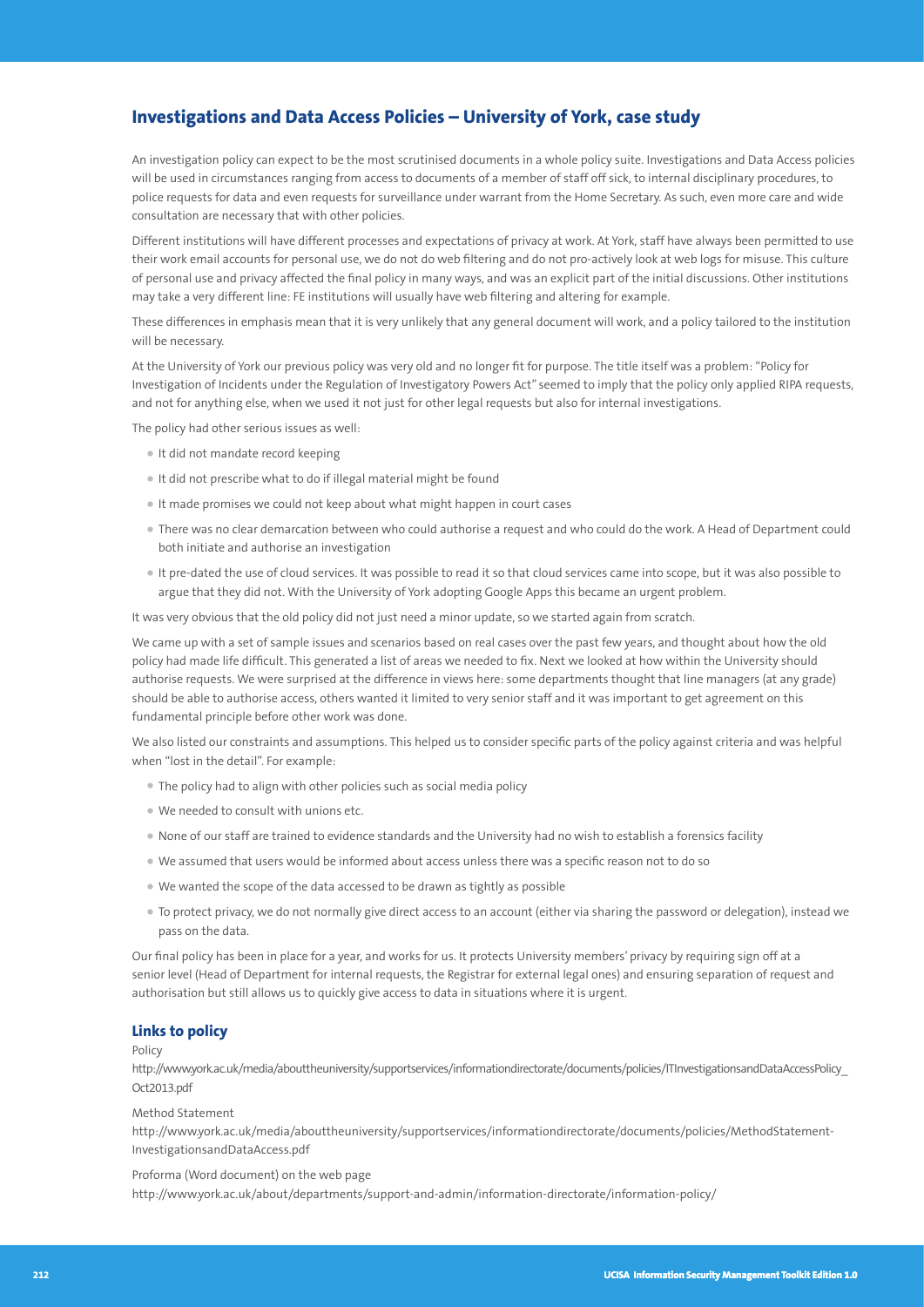# **Data breach – case study**

The University of Morpeth is a research intensive pre-92 University.

At 11.59 on a Friday night, CSIRT staff at the University of Morpeth were alerted via email that students had discovered a way to access a restricted system and could view personal information of moderate confidentiality by exploiting a mis-configuration in a development system.

The message was picked up first thing on the Saturday morning, but due to a miscommunication between members of the team, the bug wasn't fixed until the Monday morning. Shortly after 9am on Monday the bug was fixed.

Because students had spotted the issue, the student press was in touch immediately, with other local media following later that day. University senior management were alerted while key technical staff set to work analysing the log files to understand the extent of the breach.

The University had not "war-gamed" an incident like this and the many decisions that have to be taken. For example, should a spokesperson be provided for TV/radio, or should all media enquiries just receive a prepared statement? Making such decisions required heavy levels of involvement from senior staff, working under considerable pressure. The University opted not to provide a case study for local radio and other requests, but kept this decision under close review as the incident progressed.

Fortunately, full logging was available and the University was able to determine every unauthorised access and which information was viewed. This proved to be key in managing the incident, with the certainty given by detailed logging helping to manage fears.

A key learning point is that any analysis needs to be communicated carefully: an initial estimate of the number of people affected was produced on the fly in a meeting by a member of the technical team. Within 90 minutes, and without double checking, that number was released in an official press release. Fortunately for everyone concerned, when double checked the next day, the number was correct.

Since the University now had a full list of the individuals affected, the nature of the data released and, in many cases, knowledge of who accessed the data, the decision was made to telephone everyone affected. Initial plans within IT had been to issue email alerts: the decision to telephone everyone affected by the breach proved a very good one. People contacted were surprised to be directly contacted, grateful for the chance to be reassured and get details on what happened.

To make this work, two key things were done. 1) All phone calls were done by two members of staff working in tandem and 2) a full script was written in advance covering opening lines, responses to questions, details of the insurance offered etc. The need for a script was contested by some staff, but its use in avoiding mistakes when making the 20th phone call of the day soon became apparent.

The combination of a formal response, transparency about the extent of the breach, personal communications and offers of suitable insurance seemed to work, with interest in the incident dropping rapidly after the first two days. There have been no reports of any loss or harm to individuals as a result of the incident.

In the aftermath of the breach, the Information Commissioner's Office was notified and a plan put in place to prevent a repeat including governance changes, staff training and changes to development practice.

#### **Key points:**

- Having an incident plan in advance, covering IT, Communications and University Senior Management with clear lines of escalation, out-of-hours contact details for key stakeholders and agreed criteria for actions e.g. when something is serious enough to place on the University's front page, can save a lot of time
- Develop a communication plan in advance
- Logs are vital, but manage the release of information internally as well as externally. Caveats around data get lost very rapidly.
- Personal communication with victims, if at all possible, is highly appreciated.
- Even with detailed communications to the media, some media organisations will get the facts very wrong. One on-line trade site reported a level of users affected two orders of magnitude too high! Such mistakes are had to correct and develop a life of their own. Getting the correct facts out as early as possible is the best defence.